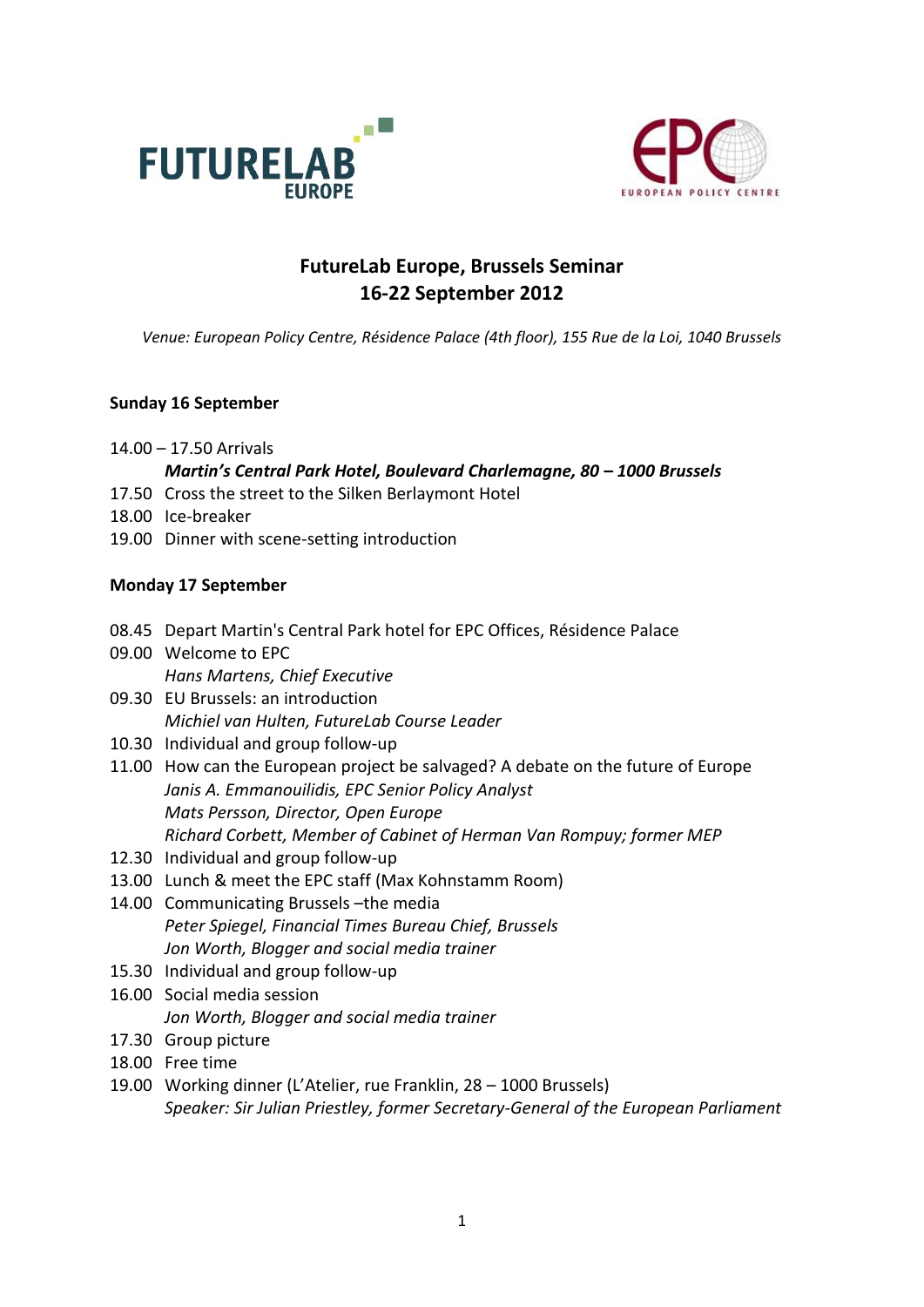#### **Tuesday 18 September - Restoring trust**

- 09.00 Dealing with the economic crisis *Fabian Zuleeg, EPC Chief Economist Philippe Legrain, Economic adviser to the President of the European Commission*
- 10.30 Departure for the European Commission
- 11.00 Private meeting with Cecilia Malmström, European Commissioner for Home Affairs
- 12.00 Return to EPC; individual and group follow-up
- 13.00 Lunch (Max Kohnstamm Room)
- 14.00 Group policy debate: Restoring trust *Moderated by Doru Toma, first generation of FLE*
- 15.30 Individual and group follow-up
- 16.00 What can we do? Campaigning in Brussels *Simon Levitt, Harwood Levitt Consultants Nicolas Mombrial, EU Policy Advisor at Oxfam*
- 17.30 Individual and group follow-up, debriefing
- 18.00 Free time
- 19.00 Dinner (Il Cavallino, Rue Franklin, 3 1000 Brussels)

#### **Wednesday 19 September – Internship**

- 09.00 One-day internship with a politician, official, media organisation or stakeholder (until 18.00 at the latest)
- 19.00 Pub quiz with the EPC Ideas Factory (The Old Oak 26, Rue Franklin 1000 Brussels)

#### **Thursday 20 September – Europe in the World**

- 08.30 Depart Martin's Hotel for European Parliament, rue Wiertz
- 09.00 Parlamentarium, EP visitors' centre
- 10.30 Individual and group follow-up
- 11.00 Attend *Foreign Affairs Committee, European Parliament*
- 12.30 Meeting with Franziska Brantner, MEP
- 13.00 Lunch (Max Kohnstamm Room)
- 14.00 What can WE do? Human rights *Marietje Schaake, MEP*
- 15.00 Individual and group follow-up
- 15.30 The EU in the world *Rosa Balfour, EPC Senior Policy Analyst Daniel Korski, Adviser to the EU High Representative for Foreign Affairs and Security*
- 17.00 Individual and group follow-up
- 17.30 Free time
- 19.00 Dinner with the Foundations (Maison du Luxembourg, Rue du Luxembourg 37- 1050 Brussels)